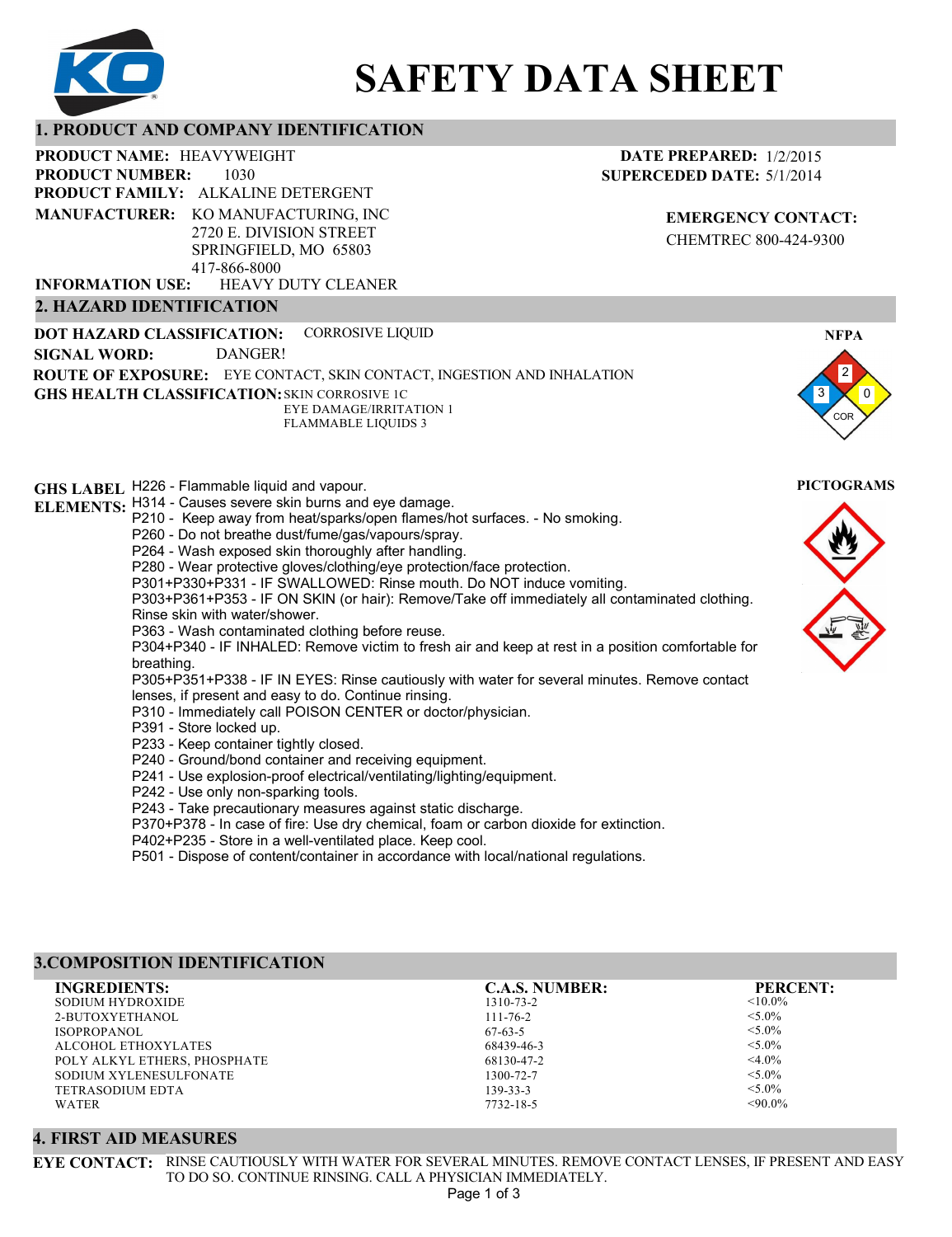#### **4. FIRST AID MEASURES - CONTINUED**

**SKIN CONTACT:** WASH EXPOSED SKIN THOROUGHLY AFTER HANDELING. REMOVE/TAKE OFF IMMEDIATELY ALL CONTAMINATED CLOTHING. RINSE SKIN WITH WATER/SHOWER. GET MEDICAL ADVICE/ATTENTION.

**INGESTION:** RINSE MOUTH. DO NOT INDUCE VOMITING. IF CONSCIOUS, GIVE LARGE QUANTITIES OF WATER TO DRINK. CALL A POISON CENTER OR PHYSICIAN IMMEDIATELY.

**INHALATION:** REMOVE VICTIM TO FRESH AIR AND KEEP AT REST IN A POSITION COMFORTABLE FOR BREATHING. GIVE OXYGEN OR ARTIFICIAL RESPIRATION AS NEEDED. CALL A POISON CENTER OR PHYSICIAN IMMEDIATELY.

### **5. FIRE FIGHTING MEASURES**

**FLAMMABLE PROPERTIES:** DOES NOT SUSTAIN COMBUSTION - ASTM-D4206

**FLASH POINT:** 120 F

**SUITABLE EXTINGUISHING MEDIA:** DRY CHEMICAL, FOAM OR CARBON DIOXIDE.

**UNSUITABLE EXTINGUISHING MEDIA:** NOT ESTABLISHED.

**SPECIFIC HAZARDS ARISING** NONE KNOWN.

#### **FROM THE CHEMICAL:**

**PROTECTIVE EQUIPMENT AND PRECAUTIONS FOR FIREFIGHTERS:** APPPROVED) AND FULL PROTECTIVE GEAR. WEAR SELF-CONTAINED BREATHING APPARATUS (PRESSURE DEMAND MSHA/NIOSH

### **6. ACCIDENTAL RELEASE MEASURES**

**PERSONAL PRECAUTIONS:** AVOID CONTACT WITH EYES AND SKIN. SPILL AREA MAY BE SLIPPERY. WEAR PROPER PROTECTIVE EQUIPMENT WHEN DEALING WITH RELEASE.

**ENVIRONMENTAL PRECAUTIONS:** CONTAIN SPILL TO AVOID RELEASE TO THE ENVIRONMENT. KEEP CONTAINER TIGHTLY CLOSED.

**METHODS FOR CONTAINMENT** DIKE AND CONTAIN SPILL. COLLECT LIQUID WITH AN INERT ABSORBENT AND **AND CLEAN-UP:** TRANSFER TO CONTAINER FOR REUSE OR DISPOSAL.

### **7. HANDLING AND STORAGE**

**HANDLING:** HANDLE WITH CARE AND AVOID CONTACT WITH EYES AND SKIN. ALWAYS WEAR PROPER CHEMICAL RESISTANT PROTECTIVE EQUIPMENT 29CFR1910.132-138. WASH THOROUGHLY AFTER HANDLING.

**STORAGE:** AVOID RELEASE TO THE ENVIRONMENT. STORE IN LOCKED STORAGE USING CORROSIVE RESISTANT CONTAINERS. KEEP OUT OF REACH OF CHILDREN.

# **8. EXPOSURE CONTROLS/PERSONAL PROTECTION**

**ENGINEERING CONTROLS:** NONE REQUIRED UNDER NORMAL USE.

**EYE / FACE PROTECTION:** CHEMICAL SAFETY GOGGLES AND FULL FACE SHIELD.

**SKIN PROTECTION:** CHEMICAL RESISTANT GLOVES AND IMPERVIOUS APRON AND BOOTS.

**THRESHOLD LIMIT VALUE (TLV):** SODIUM HYDROXIDE, 2 MG/M³; 2-BUTOXYETHANOL, 20 PPM; ISOPROPANOL, 200 PPM

# **9. PHYSICAL AND CHEMICAL PROPERTIES**

**PHYSICAL STATE:** LIQUID.

**APPEARANCE: ODOR: BOILING POINT: FREEZING POINT:** NOT ESTABLISHED. **SPECIFIC GRAVITY:** 1.08 **pH (1%): EVAPORATION RATE:** LESS THAN 1 NOT ESTABLISHED. 11.7-12.2 CLEAR ORANGE LIQUID. LIGHT SOLVENT SCENT.

**FLASH POINT:** 120F

**REALITIVE DENSITY:** 9.00 LBS/GL **SOLUBILITY: VAPOR PRESSURE:** NOT ESTABLISHED. **VAPOR DENSITY:** NOT ESTABLISHED. **DECOMPOSITION** NOT ESTABLISHED. **TEMPERATURE: PARTICAL COEFFICIENT:** NOT ESTABLISHED. **N-OCTANOL/WATER** SOLUBLE.

NOT ESTABLISHED.

**VISCOSITY:**

**LOWER FLAMMABILITY/EXPLOSIVE LIMIT:** NOT ESTABLISHED.

**UPPER FLAMMABLE/EXPLOSIVE LIMIT:** NOT ESTABLISHED.

**AUTO-IGNITION TEMPERATURE:** NOT ESTABLISHED.